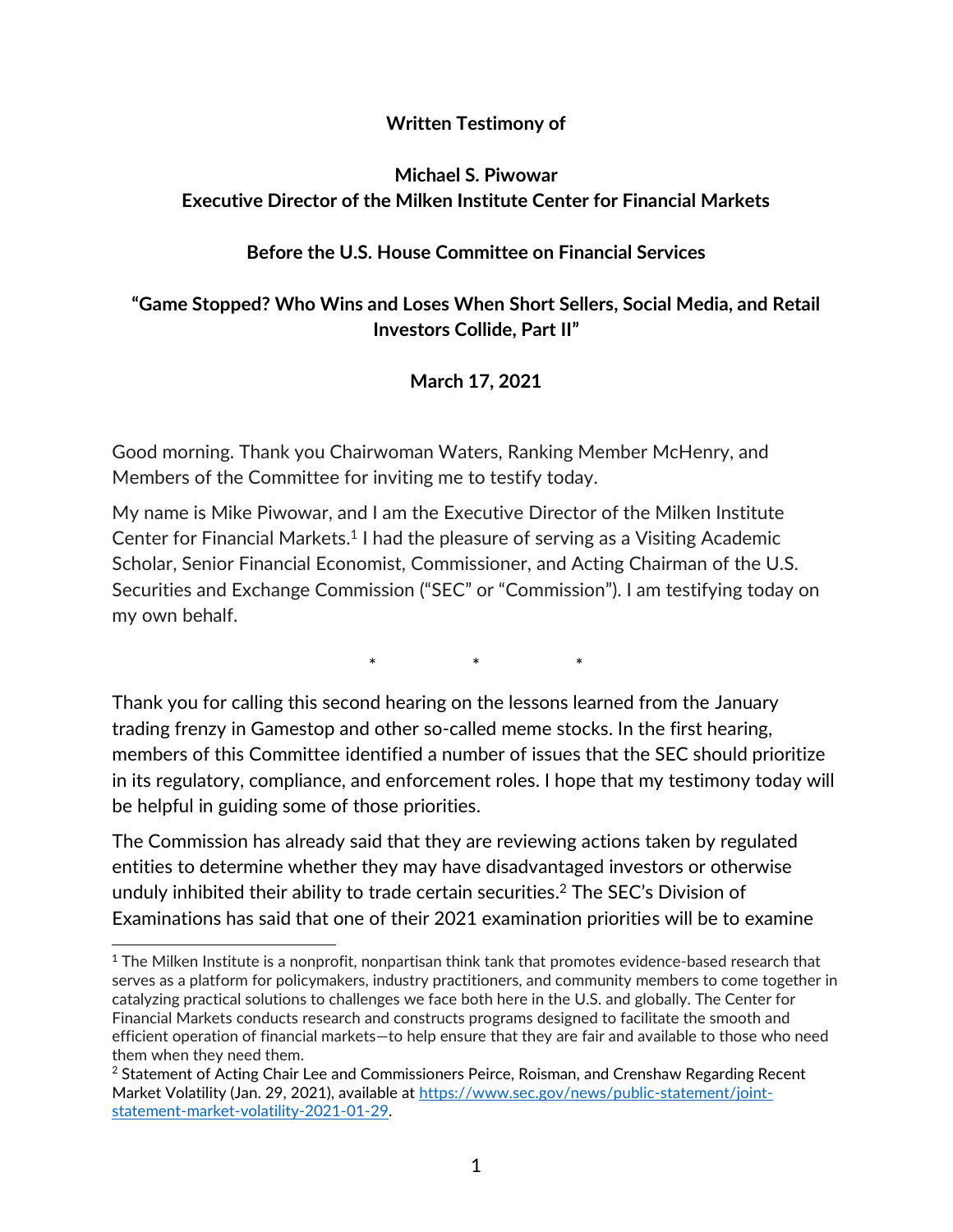broker-dealers to assess whether they are meeting their legal and compliance obligations when providing retail customers access to complex strategies, such as options trading. $^3$ The Commission also said that they are investigating whether abusive or manipulative trading activity prohibited by the federal securities laws occurred during this episode.<sup>4</sup>

I have complete confidence that the Commission and its compliance and enforcement staff will identify and pursue any evidence of noncompliance or wrongdoing. Accordingly, I focus my testimony on the regulatory policy issues that have been raised in the aftermath of the January trading. The first part of my testimony focuses on achieving more equitable access to investing in private companies. The second part focuses on improving three specific areas of market structure and market infrastructure5 policy.

## **Achieving More Equitable Access to Investing in Private Companies**

## *The State of Retail Investing*

Retail investors enjoy more choices and face lower costs and barriers when investing their hard-earned savings in public companies than ever before.

Retail investors can invest directly in securities through brokerage accounts. Competition among brokers has led to commission-free trading. Competition among exchanges, alternative trading systems (ATSs), and market makers has led to the best market quality environment – transaction costs are low, market depth is high, and execution speeds are fast – for publicly traded securities in history.<sup>6</sup> Retail investors can make their own investment decisions or seek the advice of a regulated investment professional through a broker-dealer or investment adviser.

Retail investors can achieve low-cost diversification and professional management by indirectly investing in the stock market through passively- and actively-managed mutual funds and exchange-traded funds (ETFs). Competition among funds has brought fees

 $6$  See, e.g., A Century of Stock Market Liquidity and Trading Costs, Charles M. Jones (May 23, 2002), available a[t https://papers.ssrn.com/sol3/papers.cfm?abstract\\_id=313681;](https://papers.ssrn.com/sol3/papers.cfm?abstract_id=313681) Equity Trading in the 21st Century, James J. Angel, Lawrence E. Harris and Chester S. Spatt, Quarterly Journal of Finance, Vol. 1, No. 1 (2011); and Equity Trading in the 21st Century: An Update, James J. Angel, Lawrence E. Harris and Chester S. Spatt (May 23, 2013), available at [https://www.q-group.org/wp](https://www.q-group.org/wp-content/uploads/2014/01/Equity-Trading-in-the-21st-Century-An-Update-FINAL.pdf)[content/uploads/2014/01/Equity-Trading-in-the-21st-Century-An-Update-FINAL.pdf.](https://www.q-group.org/wp-content/uploads/2014/01/Equity-Trading-in-the-21st-Century-An-Update-FINAL.pdf)

l <sup>3</sup> U.S. Securities and Exchange Commission 2021 National Examination Priorities, Division of Examinations, available at [https://www.sec.gov/files/2021-exam-priorities.pdf.](https://www.sec.gov/files/2021-exam-priorities.pdf)

<sup>4</sup> Statement of Acting Chair Lee and Commissioners Peirce, Roisman, and Crenshaw Regarding Recent Market Volatility (Jan. 29, 2021), available at [https://www.sec.gov/news/public-statement/joint](https://www.sec.gov/news/public-statement/joint-statement-market-volatility-2021-01-29)[statement-market-volatility-2021-01-29.](https://www.sec.gov/news/public-statement/joint-statement-market-volatility-2021-01-29)

<sup>5</sup> The term "market structure" (or "market microstructure") generally refers to the operation and regulation of financial markets. The term "market infrastructure" (or "market plumbing") generally refers to the network of systems that facilitate financial market transactions, such as payment systems, clearance, and settlement.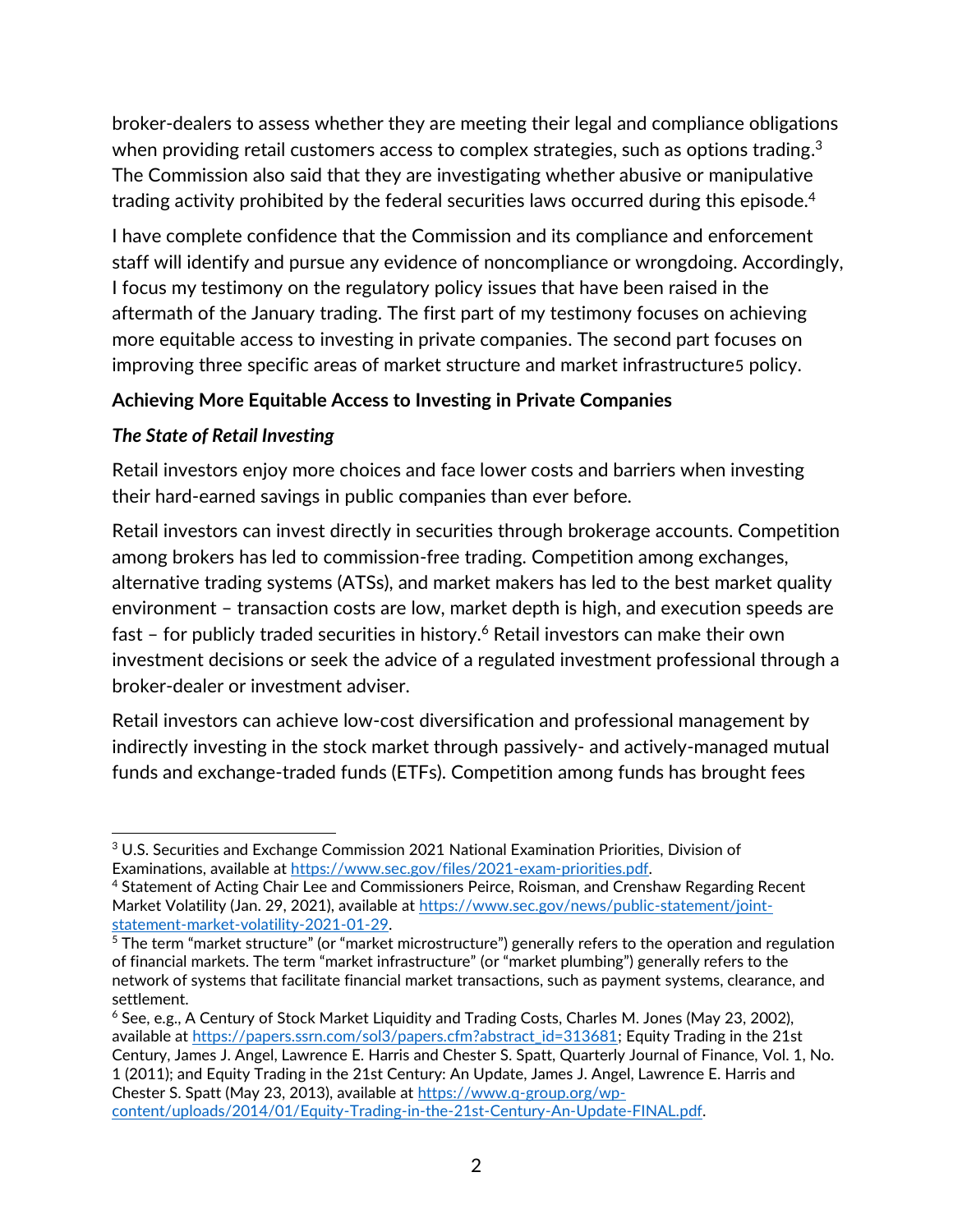and expenses down to their lowest levels in history.<sup>7</sup> The widespread availability of retirement savings accounts such as 401(k) plans and individual retirement accounts (IRAs) also allows low-cost access to the stock market.

Retail investors have taken advantage of these beneficial trends over the past few decades. The percentage of U.S. households that own stocks – directly or indirectly through funds and retirement savings accounts – increased from 32% in 1989 to 53% in 2019.<sup>8</sup>

Low-income households saw the biggest gains over this period, but low-income households still lag high-income households in ownership rates of public companies. $^{910}$ In 2019, 15% of households in the lowest income quintile held stocks in public companies – directly or indirectly through funds and retirement savings accounts – compared to 88% of households in the highest income quintile. $^{11}$  While I am not aware of any statistics on ownership rates by household income level for private companies, the gap is undoubtedly worse. SEC rules effectively prohibit low-income investors from investing in this high-growth sector of the economy.

### *Accredited Investor Definition*

The SEC's accredited investor definition essentially divides the world of private company investors into two arbitrary categories of individuals — those persons who are accorded the privileged status of being an accredited investor and those who are not.<sup>12</sup> In short, if you make \$200,000 or more in annual income or have \$1 million or more in net worth, then you are in the privileged class and could choose to invest in the full panoply of investments, whether public or private.<sup>13</sup> If not, the SEC has decided that, for your protection, you are restricted access to invest in private companies.

l <sup>7</sup> See, e.g., 2020 Investment Company Fact Book: A Review of Trends and Activities in the Investment Company Industry, available at [https://www.ici.org/research/stats/factbook.](https://www.ici.org/research/stats/factbook)

<sup>&</sup>lt;sup>8</sup> See Federal Reserve Board 2019 Survey of Consumer Finances (Nov. 17, 2020), available at [https://www.federalreserve.gov/econres/scfindex.htm.](https://www.federalreserve.gov/econres/scfindex.htm) 

<sup>9</sup> See Main Street Owns Wall Street, ICI Viewpoints, Sarah Holden and Michael Bogdan (Feb. 10, 2021), available at https://www.ici.org/viewpoints/21 view equityownership.

 $10$  The Milken Institute Center for Financial Markets is actively engaged in research, programs, and events to provide for more equitable access to capital for job-creating businesses and more equitable access to investments by retail investors.

<sup>&</sup>lt;sup>11</sup> See Main Street Owns Wall Street, ICI Viewpoints, Sarah Holden and Michael Bogdan (Feb. 10, 2021), available a[t https://www.ici.org/viewpoints/21\\_view\\_equityownership.](https://www.ici.org/viewpoints/21_view_equityownership)

 $12$  See, e.g., Remarks at the Meeting of the SEC Advisory Committee on Small and Emerging Companies, Public Statement by Commissioner Michael S. Piwowar (May 18, 2016), available at

[https://www.sec.gov/news/statement/piwowar-opening-remarks-acsec-051816html.html;](https://www.sec.gov/news/statement/piwowar-opening-remarks-acsec-051816html.html) Remarks at the "SEC Speaks" Conference 2017: Remembering the Forgotten Investor, Speech by Acting Chairman Michael S. Piwowar (Feb. 24, 2017), available at [https://www.sec.gov/news/speech/piwowar](https://www.sec.gov/news/speech/piwowar-remembering-the-forgotten-investor.html)[remembering-the-forgotten-investor.html.](https://www.sec.gov/news/speech/piwowar-remembering-the-forgotten-investor.html) 

<sup>&</sup>lt;sup>13</sup> The SEC recently expanded the definition of accredited investor to include, among other things, individuals "holding in good standing one or more professional certifications or designations or other credentials from an accredited educational institution that the Commission has designated as qualifying an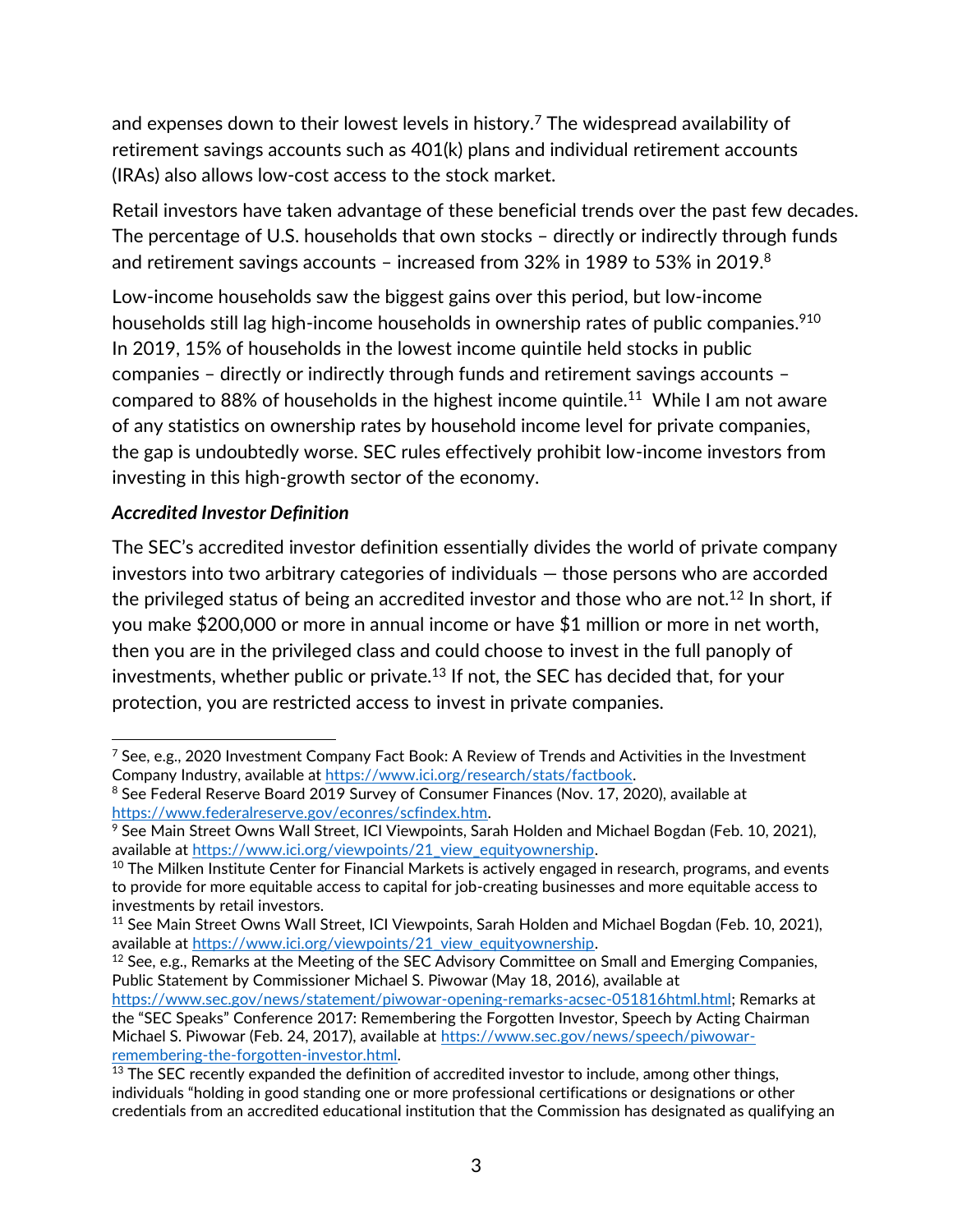As an SEC commissioner, I took my investor protection mandate extremely seriously. However, I challenge the SEC's investor protection rationale for prohibiting non-accredited investors from investing in high-risk companies. Here, I appeal to two well-known concepts from the field of financial economics. The first is the risk-return tradeoff. Because most investors are risk averse, riskier securities must offer investors higher expected returns. As a result, prohibiting non-accredited investors from investing in high-risk securities is the same thing as prohibiting them from investing in high-expected-return securities.

The second economic concept is modern portfolio theory. By holding a diversified portfolio of securities, investors reap the benefits of diversification; that is, the risk of the portfolio as a whole is lower than the risk of any individual securities. The statistical correlation of returns is key. When adding higher-risk, higher-return securities to an existing portfolio, as long as the new securities' returns are not perfectly positively correlated with (move in exactly the same direction as) the existing portfolio, investors can reap higher portfolio returns with little or no change in overall portfolio risk. In fact, if the correlations are low enough, the overall portfolio risk could actually decrease.

These two concepts show how even a well-intentioned investor protection policy can ultimately harm the very investors the policy is intended to protect. Moreover, restricting the number of accredited investors in the privileged class can have additional adverse impacts. The accredited investors may enjoy even higher returns because the non-accredited investors are prohibited from buying and bidding up the price of highrisk, high-expected-return securities. Remarkably, by allowing only high-income and high-net-worth individuals to reap the risk and return benefits from investing in certain securities, the SEC is actually exacerbating wealth inequality.<sup>14,15</sup>

#### *Recommendation for the Accredited Investor Definition*

The SEC should revisit the accredited investor definition and solicit public feedback on achieving more equitable access to investing in private companies across all income levels. Based on that feedback, the SEC should engage in rulemaking to open up these investment opportunities to all Americans.

#### **Market Structure and Market Infrastructure Policy**

l

individual for accredited investor status[.]" See Accredited Investor Definition, Final Rule, SEC Release Nos. 33-10824; 34-89669 (Aug. 26, 2021), 85 Fed. Reg. 64234 (Oct. 9, 2020), available at [https://www.sec.gov/rules/final/2020/33-10824.pdf.](https://www.sec.gov/rules/final/2020/33-10824.pdf) However, the expanded definition is not likely to substantially increase the number of low-income individuals who qualify under the new definition. <sup>14</sup> See Thomas Piketty, Capital in the Twenty-First Century, translated by Arthur Goldhammer (Cambridge MA: The Belknap Press of Harvard University Press, 2014).

<sup>&</sup>lt;sup>15</sup> Another unfortunate consequence of the accredited investor definition is that small businesses face higher costs of capital.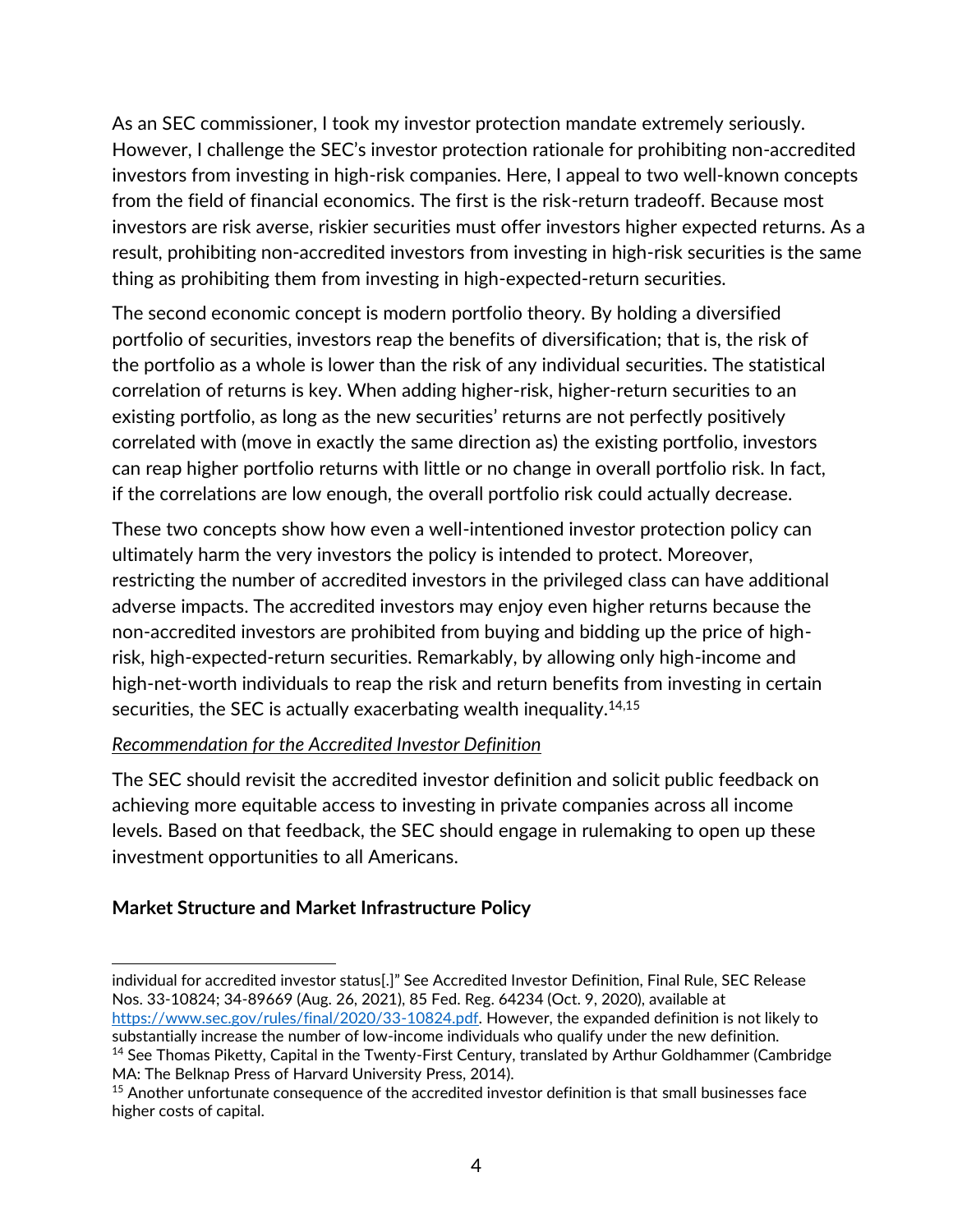Before addressing specific market structure and market infrastructure policy issues, I summarize some guiding principles that I find useful in thinking through them.

## *Guiding Principles*

# *There Are No Solutions; There Are Only Trade-offs<sup>16</sup>*

The regulatory framework of the U.S. equity markets is complicated; it reflects a complex system of legal and regulatory decisions that have been made over decades. The markets have evolved within this framework into a highly interconnected system.

As a result, any change to market structure policy in one area will likely affect other areas. For example, if payment for order flow were restricted or banned, zerocommission trades would likely disappear. This is one tradeoff that the Commission will have to weigh when deciding whether and, if so, how to make any changes in existing regulation of payment for order flow arrangements. Changes to existing market structure and market infrastructure policy always involve tradeoffs.

# *Economic Analysis is a Particularly Useful Tool*

The lens of economic analysis is well-suited for evaluating tradeoffs. While serving as an SEC commissioner, I found my economics training was a valuable tool on virtually every regulatory and enforcement decision I had to make.

In 2012, the Commission recognized the importance of going beyond statutory obligations mere quantitative exercises to incorporate comprehensive economic analysis in the rulemaking process by adopting "Current Guidance on Economic Analysis in SEC Rulemaking" ("Current Guidance").<sup>17</sup> The Guidance was adopted under SEC Chairman Mary Schapiro. It has been followed on a bipartisan basis by Chair Mary Jo White, myself as Acting Chairman, and Chairman Jay Clayton.<sup>18</sup> I was glad to see that SEC-nominee Gary Gensler committed to following the Current Guidance in response to a question during last week's nomination hearing.

The SEC's Current Guidance requires the Commission to evaluate a rule's likely economic consequences, including potential negative unintended consequences. It requires the Commission to compare a proposed regulatory action with reasonable alternatives, including the alternative of not adopting a rule.

l <sup>16</sup> This phrase is often attributed to Thomas Sowell.

<sup>&</sup>lt;sup>17</sup> Current Guidance on Economic Analysis in SEC Rulemaking, (Mar. 16, 2012), available at [http://www.sec.gov/divisions/riskfin/rsfi\\_guidance\\_econ\\_analy\\_secrulemaking.pdf.](http://www.sec.gov/divisions/riskfin/rsfi_guidance_econ_analy_secrulemaking.pdf)

<sup>&</sup>lt;sup>18</sup> The Commission has not proposed or adopted any new rules under current Acting Chair Allison Herren Lee.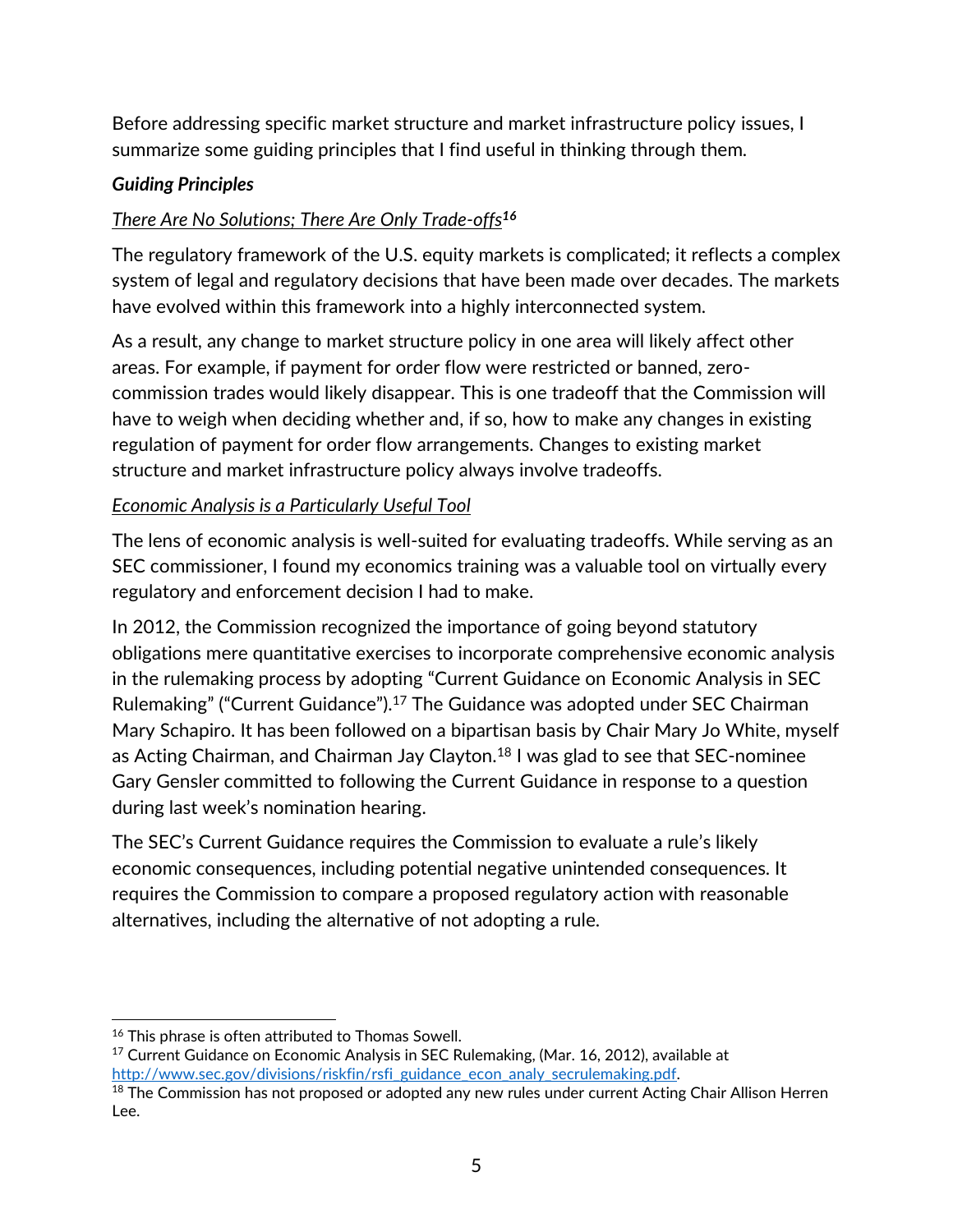Because U.S. equity markets and their regulatory framework are so complex, the SEC's Current Guidance is a particularly useful tool when evaluating any potential changes to market structure and market infrastructure policy.

#### *Frequent Retrospective Reviews of Existing Rules are Necessary*

The only constant in financial markets is change. Markets and technologies are continually evolving. If we want our capital markets to remain the envy of the world, our regulatory framework needs to evolve with them.

Throughout my tenure as an SEC commissioner, I was an outspoken advocate of retrospective reviews of Commission rules.<sup>19</sup> I believe it is a fundamental best practice of good government to observe how the Commission's regulations work in the real world. Armed with this information, the Commission can propose thoughtful improvements to its rules to advance the Commission's essential work to protect investors, maintain fair, orderly, and efficient markets, and promote capital formation.

I am not alone in this view. For example, the Regulatory Flexibility Act of 1980 requires agencies such as the Commission to perform a periodic review of rules that have or will have a significant economic impact upon a substantial number of small entities within ten years of the publication of such rules as final rules "to determine whether such rules should be continued without change, or should be amended or rescinded."<sup>20</sup> The Regulatory Flexibility Act identifies the following factors for analysis: (1) the continued need for the rule; (2) the nature of complaints or comments received concerning the rule from the public; (3) the complexity of the rule; (4) the extent to which the rule overlaps, duplicates, or conflicts with other Federal rules, and, to the extent feasible, with State and local governmental rules; and (5) the length of time since the rule has been evaluated or the degree to which technology, economic conditions, or other factors have changed in the area affected by the rule.<sup>21</sup>

[https://www.sec.gov/news/speech/2014-spch012714msp;](https://www.sec.gov/news/speech/2014-spch012714msp) Remarks to the Securities Enforcement Forum 2014, Speech by Commissioner Michael S. Piwowar (Oct. 14, 2014), available at [https://www.sec.gov/News/Speech/Detail/Speech/1370543156675;](https://www.sec.gov/News/Speech/Detail/Speech/1370543156675) Statement Regarding Publication of List of Rules to be Reviewed Pursuant to the Regulatory Flexibility Act, Public Statement by Commissioner Michael S. Piwowar (Sept. 15, 2016), available at [https://www.sec.gov/news/statement/piwowar](https://www.sec.gov/news/statement/piwowar-statement-list-of-rules-regulatory-flexibility-act.html)[statement-list-of-rules-regulatory-flexibility-act.html;](https://www.sec.gov/news/statement/piwowar-statement-list-of-rules-regulatory-flexibility-act.html) Remarks at FINRA and Columbia University Market Structure Conference, Speech by Commissioner Michael S. Piwowar (Oct. 26, 2017), available at [https://www.sec.gov/news/speech/speech-piwowar-2017-10-26;](https://www.sec.gov/news/speech/speech-piwowar-2017-10-26) and Statement of Commissioner Piwowar at Open Meeting Regarding Amendments to the Commission's Whistleblower Program Rules, Commissioner Michael S. Piwowar (June 28, 2018), available at [https://www.sec.gov/news/public](https://www.sec.gov/news/public-statement/statement-piwowar-whistleblower-062818)[statement/statement-piwowar-whistleblower-062818.](https://www.sec.gov/news/public-statement/statement-piwowar-whistleblower-062818)

l  $19$  See, e.g., Advancing and Defending the SEC's Core Mission, Speech by Commissioner Michael S. Piwowar at the U.S. Chamber of Commerce (Jan. 27, 2014), available at

<sup>20</sup> 5 U.S.C. 610.

<sup>21</sup> 5 U.S.C. 610(b).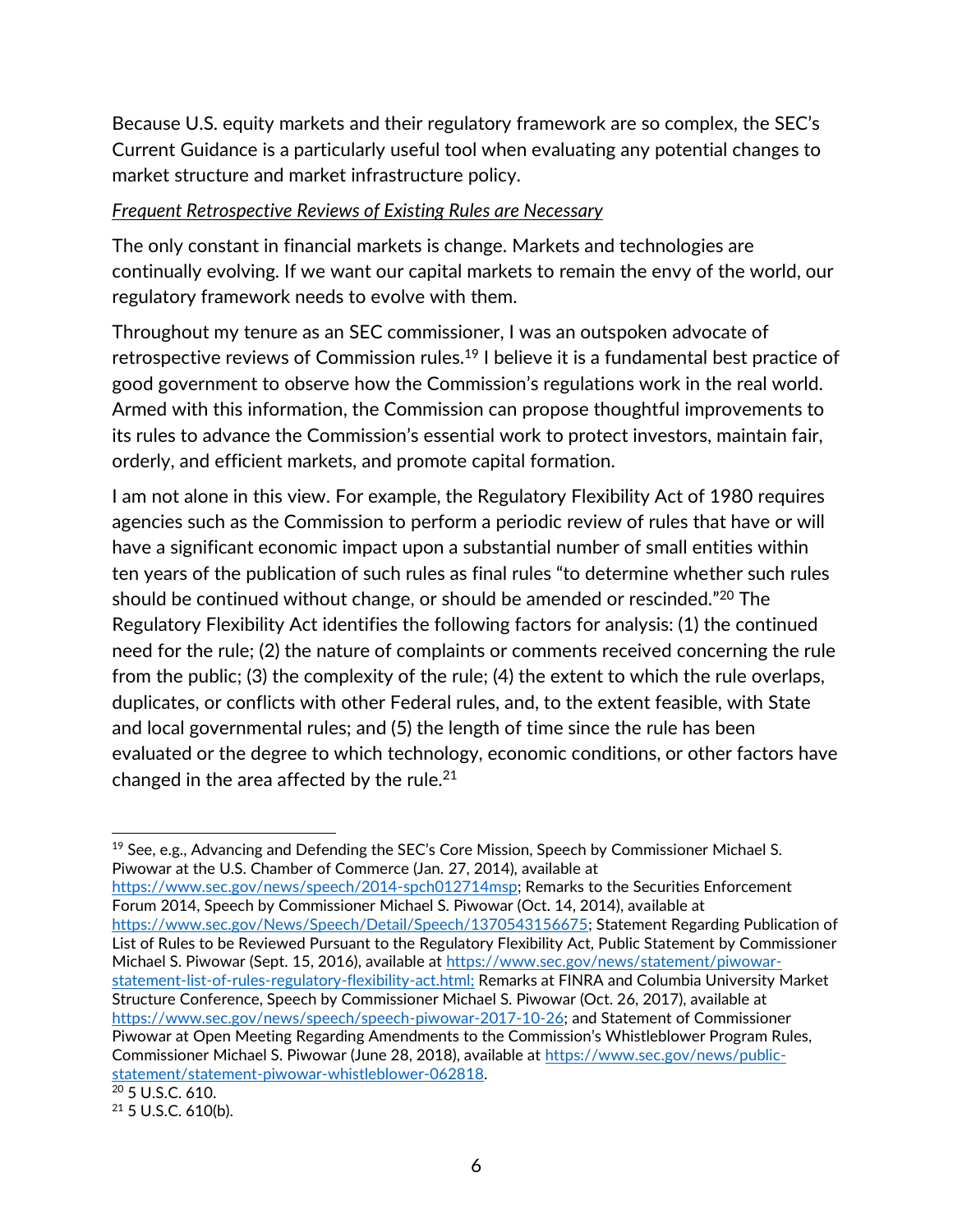In 2011, President Obama signed an Executive Order to enhance the Regulatory Flexibility Act's goals by directing independent agencies such as the SEC to develop and implement a plan to conduct ongoing retrospective analyses of existing rules.<sup>22</sup> The stated goal is "to determine whether any such regulations should be modified, streamlined, expanded, or repealed so as to make the agency's regulatory program more effective or less burdensome in achieving the regulatory objectives."<sup>23</sup>

Because markets and technologies are continually evolving, frequent retrospective reviews of market structure and market infrastructure rules by the Commission are necessary to ensure that they are not outdated, obsolete, or overly burdensome.

### *The Trade Settlement Cycle*

When a retail (or institutional) customer buys or sells a security through a broker, the broker routes the order to a trading venue for execution and then submits the resulting trade to the Depository Trust and Clearing Corporation (DTCC) for clearance and settlement. In the United States, most securities transactions take two days (T+2) to settle. To mitigate the market, liquidity, counterparty, and systemic risks associated with the delay in settlement, DTCC requires brokers to post margin using their own funds.

On January 28, 2021, Robinhood received a notice from DTCC that Robinhood owed a net deposit of approximately \$3 billion.<sup>24</sup> After discussions with Robinhood staff in which Robinhood notified DTCC that it would impose trading restrictions in GameStop and other securities, DTCC reduced the net deposit to approximately  $$1.4$  billion.<sup>25</sup> To put that number in context, it represented nearly ten times the amount required just three days earlier.<sup>26</sup>

This incident has caused many investors to ask important questions. Why does the transfer of ownership for most securities transactions in the U.S. occur two business days after the trade date? Why haven't we already moved to T+1 or T+0? I believe I am

of Independent Regulatory Agencies (July 22, 2011), available at [https://obamawhitehouse.archives.gov/sites/default/files/omb/memoranda/2011/m11-28.pdf.](https://obamawhitehouse.archives.gov/sites/default/files/omb/memoranda/2011/m11-28.pdf)  $23$  Id.

[https://financialservices.house.gov/calendar/eventsingle.aspx?EventID=407107.](https://financialservices.house.gov/calendar/eventsingle.aspx?EventID=407107)   $25$  Id.

l <sup>22</sup> See Executive Order 13579 - Regulation and Independent Regulatory Agencies (July 11, 2011), available a[t https://obamawhitehouse.archives.gov/the-press-office/2011/07/11/executive-order-](https://obamawhitehouse.archives.gov/the-press-office/2011/07/11/executive-order-13579-regulation-and-independent-regulatory-agencies)[13579-regulation-and-independent-regulatory-agencies.](https://obamawhitehouse.archives.gov/the-press-office/2011/07/11/executive-order-13579-regulation-and-independent-regulatory-agencies) See also M-11-28 – Memorandum for the Heads

<sup>&</sup>lt;sup>24</sup> See Testimony of Vladimir Tenev Robinhood Markets, Inc., "Game Stopped? Who Wins and Loses When Short Sellers, Social Media, and Retail Investors Collide," Hearing before the U.S. House Financial Services Committee (Feb. 18, 2021), available at

 $26$  Id.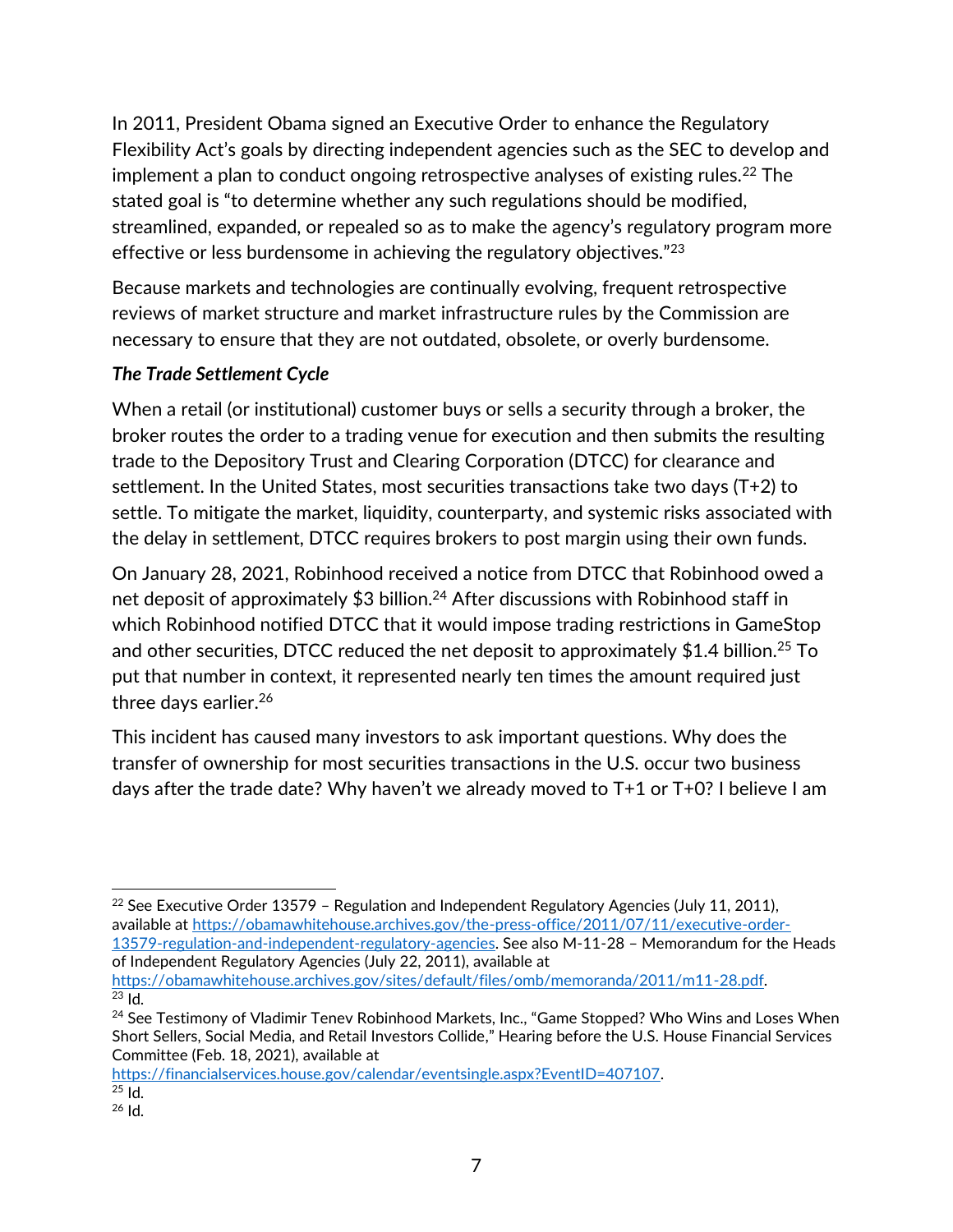in a unique position to answer those questions. That is why I published an op-ed in *The Wall Street Journal* last month.<sup>27</sup>

As Acting Chairman of the SEC, I led the effort in 2017 to move officially from T+3 to T+2.<sup>28</sup> At that time, T+2 was the best option based on economic analysis. The financial system was not yet prepared in 2017 to move to T+1, but it was ready to take a good first step toward greater efficiency and timeliness.

The change to T+2 was a success. Retail investors benefitted from quicker access to cash and securities when their trades were executed. The change reduced the dangers from market, liquidity, counterparty, and systemic risks across the financial system.

Recognizing that eventually moving to T+1 could have similar benefits, the Commission directed the staff in the final rule to undertake to submit a report to the Commission by September 2020.<sup>29</sup> The specific language in the final rule stated:

"This report will include, but not be limited to an examination of:

(i) the impact of today's amendment to Rule  $15c6-1$ (a) to establish a T+2 standard settlement cycle on market participants, including investors;

(ii) the potential impacts associated with movement to a shorter settlement cycle beyond T+2;

(iii) the identification of technological and operational improvements that can be used to facilitate a movement to a shorter settlement cycle; and

(iv) cross-market impacts (including international developments) related to the shortening of the settlement cycle to  $T+2.^{"30}$ 

#### *Recommendations for the Trade Settlement Cycle*

l

As I recommend in my op-ed, the SEC should release the staff report and open a comment file on its website for public feedback. The SEC should hold a public forum to discuss lessons learned from the recent events so that we all have the benefit of the most up-to-date information.

<sup>27</sup> See It's T-0 to Go Faster Than T+2, The Wall Street Journal, Opinion/Commentary, Michael S. Piwowar (Online Version - Feb. 24, 2021, Print Version – Feb. 25, 2021), available at [https://www.wsj.com/articles/its-t-0-to-go-faster-than-t-2-11614207705.](https://www.wsj.com/articles/its-t-0-to-go-faster-than-t-2-11614207705)

 $^{28}$  See SEC Adopts T+2 Settlement Cycle for Securities Transactions, Press Release (Mar. 22, 2017), available a[t https://www.sec.gov/news/press-release/2017-68-0.](https://www.sec.gov/news/press-release/2017-68-0) See also Statement at Open Meeting Regarding Amendment to Shorten the Trade Settlement Cycle, Public Statement, Acting Chairman Michael S. Piwowar (Mar. 22, 2017), available at [https://www.sec.gov/news/public-statement/piwowar-open](https://www.sec.gov/news/public-statement/piwowar-open-meeting-032217)[meeting-032217.](https://www.sec.gov/news/public-statement/piwowar-open-meeting-032217)

<sup>29</sup> See Securities Transaction Settlement Cycle, Final Rule, SEC Release No. 34-80295 (Mar. 22, 2017), 82 Fed. Reg. 15564 Mar. 29, 2017), available at [https://www.sec.gov/rules/final/2017/34-80295.pdf.](https://www.sec.gov/rules/final/2017/34-80295.pdf)  $30$  Id.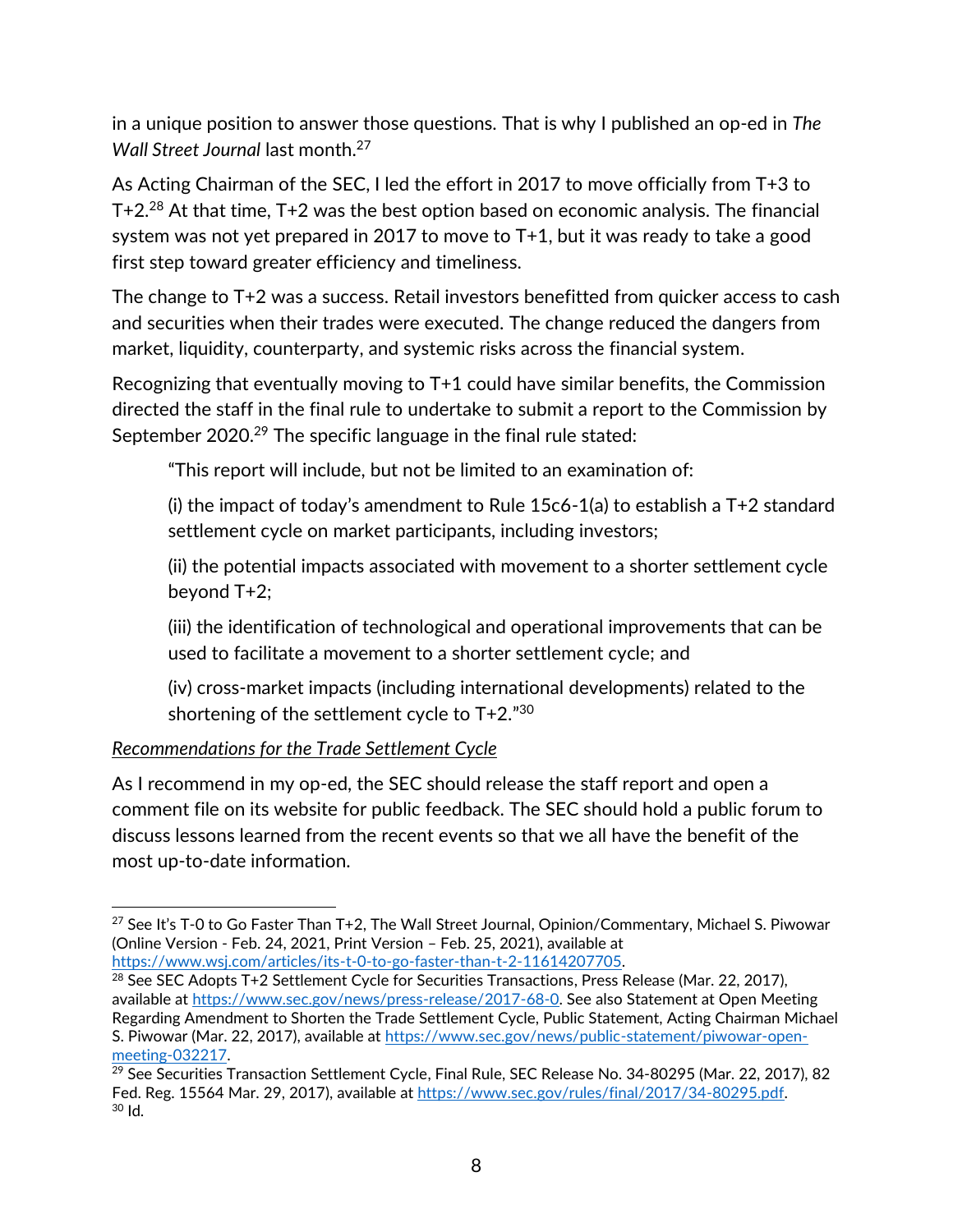But, the SEC cannot move beyond T+2 on its own. Bank regulators will need to be involved because shortening the length of time between when a trade is executed and when securities and cash are delivered to the buyer and seller, respectively, will require improvements in the speed of bank payment systems.<sup>3132</sup>

Accordingly, the Treasury Secretary should convene a principals meeting of the Financial Stability Oversight Council, the federal financial regulators' coordinating body, and initiate a securities settlement workstream. The purpose of the workstream is to coordinate regulatory efforts related to whether and how to shorten the settlement cycle.

### *Payment for Order Flow*

The SEC allows brokers to have a choice of which trading venue to direct their customers' orders. The broker may direct the order to the exchange where the stock is listed, a different exchange or alternative trading system, or a market maker.

The SEC also allows brokers to enter into payment for order flow arrangements. Market makers may pay brokers for routing orders to them so long as they fulfill their best execution obligations. A broker must consider multiple factors when seeking best execution of customers' orders, including the opportunity to get a better price than what is currently quoted (price improvement), the speed of execution, and the likelihood that the trade will be executed.<sup>33</sup>

Payment for order flow arrangements could represent a conflict of interest between their broker and their customer. Brokers may choose to route customer orders to the market maker that offers the highest payment to the broker rather than to the trading venue that offers the best execution for the customer. However, the SEC's best execution requirements mitigate this conflict of interest. The SEC and FINRA regularly conduct examinations of broker-dealers for compliance with best execution obligations and bring enforcement actions when they find violations.<sup>34</sup>

 $32$  In addition, regulators will need to carefully coordinate the foreign exchange ("FX") settlement cycle for market participants who rely on FX settlements to fund cross-border securities transactions. 33 See Fast Answers - Best Execution, (May 9, 2011), available at [https://www.sec.gov/fast](https://www.sec.gov/fast-answers/answersbestexhtm.html)[answers/answersbestexhtm.html](https://www.sec.gov/fast-answers/answersbestexhtm.html)

l  $31$  See, e.g., We Shouldn't Have to Wait for FedNow to Have Faster Payments, American Banker – BankThink, George Selgin and Aaron Klein (Feb. 28, 2020), available at

[https://www.americanbanker.com/opinion/we-shouldnt-have-to-wait-for-fednow-to-have-faster](https://www.americanbanker.com/opinion/we-shouldnt-have-to-wait-for-fednow-to-have-faster-payments)[payments.](https://www.americanbanker.com/opinion/we-shouldnt-have-to-wait-for-fednow-to-have-faster-payments)

<sup>34</sup> See, e.g., FINRA Fines Robinhood Financial, LLC \$1.25 Million for Best Execution Violations, News Release (December 19, 2019), available at [https://www.finra.org/media-center/newsreleases/2019/finra](https://www.finra.org/media-center/newsreleases/2019/finra-fines-robinhood-financial-llc-125-million-best-execution)[fines-robinhood-financial-llc-125-million-best-execution,](https://www.finra.org/media-center/newsreleases/2019/finra-fines-robinhood-financial-llc-125-million-best-execution)and SEC Charges Robinhood Financial With Misleading Customers About Revenue Sources and Failing to Satisfy Duty of Best Execution, Press Release (Dec. 17, 2020), available at [https://www.sec.gov/news/press-release/2020-321.](https://www.sec.gov/news/press-release/2020-321)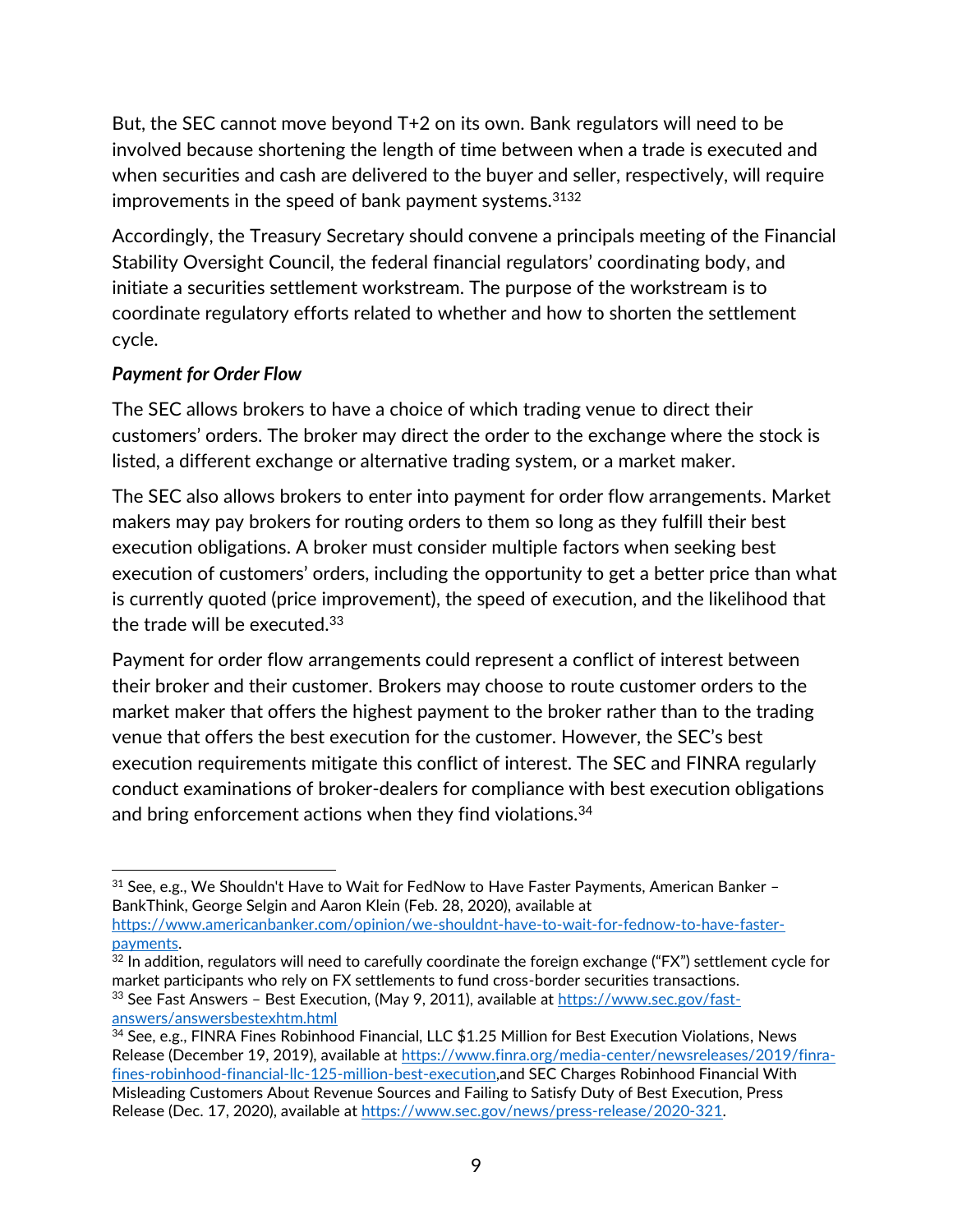# *Were Robinhood customers who traded GameStop stock in January 2021 advantaged or disadvantaged by Robinhood's payment for order flow arrangements?*

Currently available public information does not allow for a direct analysis of the execution quality that specific Robinhood customers received on their GameStop orders in January 2021. However, analysis of two SEC-required disclosures can shed some light on the issue of whether retail investors, on average, across all brokers, received price improvement on their GameStop orders in January 2021.

SEC Rule 606 under Regulation NMS requires broker-dealers to provide quarterly disclosures of information regarding the handling of their customers' orders.<sup>35</sup> Using Robinhood's Rule 606 report for the fourth quarter of 2020, I determined that the three venues where Robinhood routed most of its orders were Citadel Execution Services, G1 Execution Services, and Two Sigma Securities. Robinhood discloses on its Rule 606 report that it receives payment from these venues to direct equity order flow.

SEC Rule 605 under Regulation NMS requires market centers that trade NMS stocks to make available to the public monthly electronic execution reports that include uniform execution quality measures.<sup>36</sup> Market centers report these measures separately for each stock, but those measures are aggregated across all broker-dealers who route to them. Using the Rule 605 reports for January 2021 of each of the three venues above, I calculated their execution quality statistics for their order executions of GameStop stock. See Table 1 below.

l

<sup>35</sup> Securities Exchange Act Release No. [51808](file:///C:/Users/mpiwowar/AppData/Roaming/Microsoft/Word/51808) (June 9, 2005), 70 FR 37496 (June 29, 2005).  $36$  Id.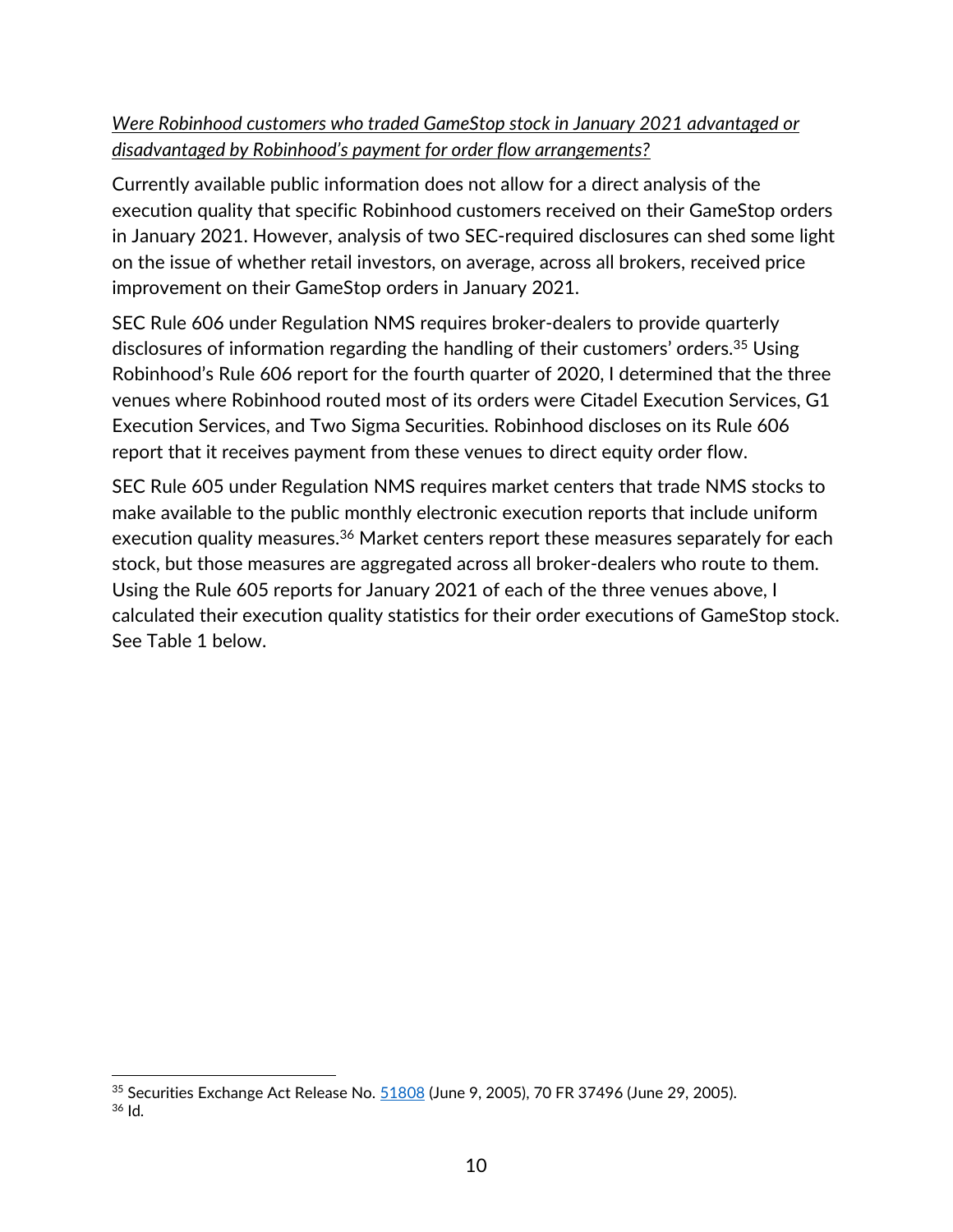|                                                       |                                               | <b>Amount Executed</b>     |                      | <b>Net Price Improvement</b> |                     |
|-------------------------------------------------------|-----------------------------------------------|----------------------------|----------------------|------------------------------|---------------------|
|                                                       | <b>Total GME</b><br><b>Shares</b><br>Executed | <b>Inside</b><br>The Quote | Outside<br>The Quote | <b>Total</b>                 | Per<br><b>Share</b> |
| <b>Citadel</b><br><b>Execution</b><br><b>Services</b> | 248,741,403                                   | \$19,218,700.09            | \$4,706,576.58       | \$14,512,123.50              | \$0.06              |
| G <sub>1</sub><br>Execution<br><b>Service</b>         | 68,095,050                                    | \$5,800,811.29             | \$1,526,514.42       | \$4,274,296.86               | \$0.06              |
| Two<br><b>Sigma</b><br><b>Securities</b>              | 21,702,917                                    | \$1,127,760.70             | \$571,006.15         | \$556,754.55                 | \$0.03              |

# **Table 1: Execution Quality Statistics for GameStop (GME) January 2021**

I calculated the total dollar amount of orders in GameStop stock executed inside the quote and outside the quote for each venue. For all three venues, the dollar amount of orders executed inside the quote (receiving price improvement) exceeded the dollar amount of orders executed outside the quote (receiving price disimprovement), resulting in net price improvement, in aggregate, for GameStop stock orders routed to them in January 2021. The average price improvement ranged from \$0.03 to \$0.06 per share.

#### *Recommendations for Payment for Order Flow*

 $\overline{a}$ 

The SEC Division of Examinations should expand its ongoing initiative in the area of payment for order flow.<sup>37</sup> The Division should focus its efforts on order routing and best execution obligations in a zero-commission environment.

The Commission should hold a roundtable to discuss payment for order flow. The event would provide a public forum for in-depth discussions of how payment for order flow is working in a zero-commission environment.

The Commission should consider amending Rule 605 and Rule 606 of Regulation NMS to provide better public transparency of execution quality measures. For example, the

<sup>&</sup>lt;sup>37</sup> U.S. Securities and Exchange Commission 2021 National Examination Priorities, Division of Examinations, available at [https://www.sec.gov/files/2021-exam-priorities.pdf.](https://www.sec.gov/files/2021-exam-priorities.pdf)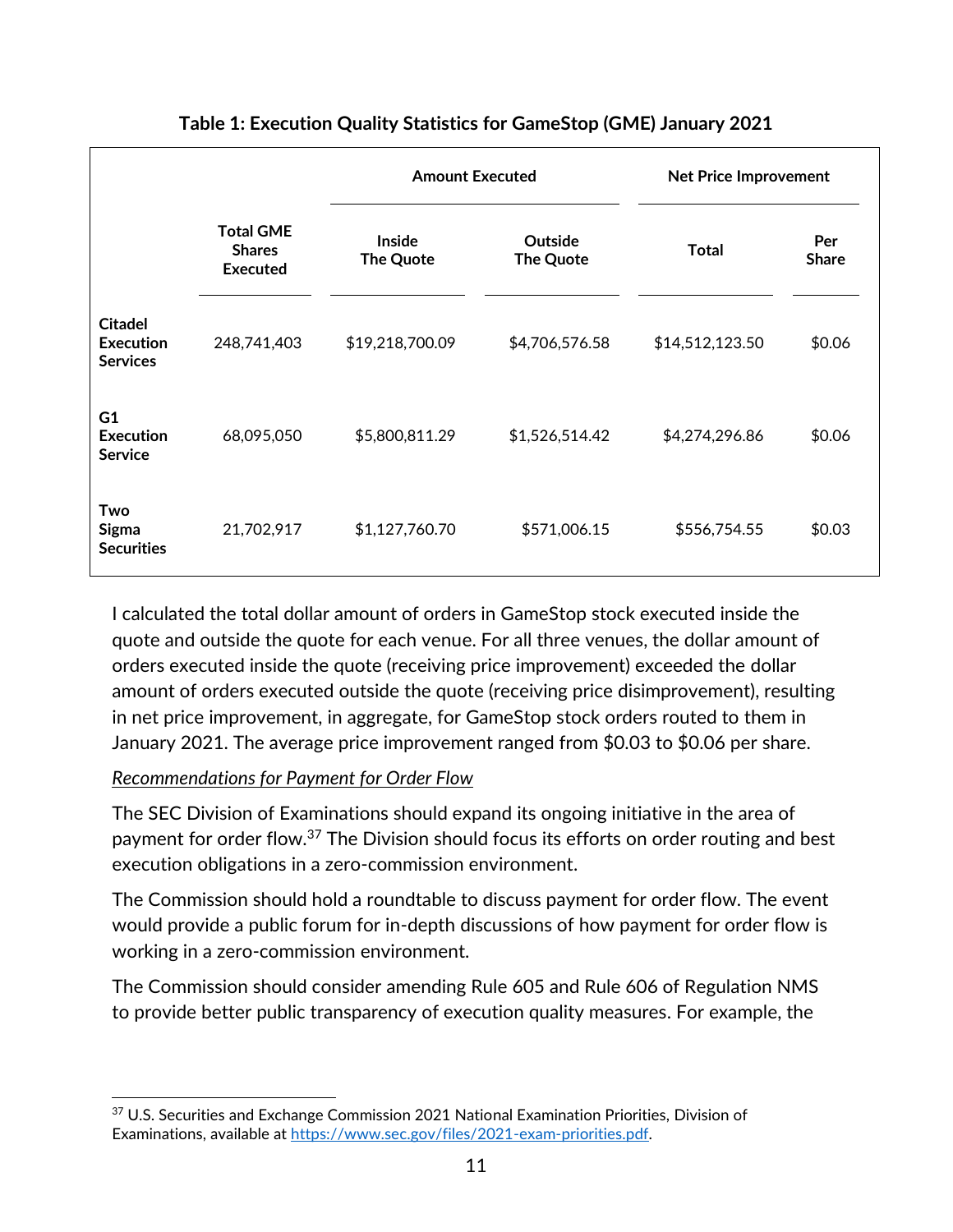Commission should consider requiring each broker to report execution quality measures for every stock they route to every market center quarterly (or monthly).

### *Short-Selling and Securities Lending*

Some have attributed at least part of the large influx of buy orders that pushed up the stock price to a short squeeze, causing short-sellers to buy additional shares to cover their short positions. The episode has created a lot of interest in the effects that shortsellers have on the market.

It is important to remember that abusive short-selling – sales to manipulate a stock price – is already illegal. The SEC has promulgated rules to prohibit abusive short-selling practices and regularly enforces those rules.<sup>38</sup> As a result, the vast majority of short sales that occur in the United States are legal.<sup>39</sup>

Academic research shows that short-selling generally has a positive effect on market quality. According to a recent study, "most empirical papers report that during periods of regular trading activity, short-selling has a positive influence on liquidity, price discovery and price efficiency, thus supporting the idea that short-selling is crucial to maintain the orderly functioning of markets."<sup>40,41</sup> Also, "the existing evidence short-selling cannot be blamed for having triggered downward price reversal during the 2008 financial crisis."<sup>42</sup> Short-sellers also protect other investors by detecting and publicizing fraud.<sup>43</sup>

Regulation SHO requires a broker-dealer to have reasonable grounds to believe that the security can be borrowed so that it can be delivered on the date delivery is due before effecting a short sale order in any equity security.<sup>44</sup> However, it has been widely reported that approximately 140 percent of GameStop's stock had been sold short. At least part of this disparity can be attributed to a lack of transparency in securities lending.

 $\overline{a}$ <sup>38</sup> See Short Sales (Regulation SHO), Final Rule, SEC Release No. 34-50103 (Jul 28, 2004), 69 Fed. Reg. 48008 (Aug. 6, 2004), available at [https://www.sec.gov/rules/final/34-50103.htm.](https://www.sec.gov/rules/final/34-50103.htm) 

<sup>&</sup>lt;sup>39</sup> See, e.g., Key Points About Regulation SHO, SEC Office of Investor Education and Advocacy publication (Apr. 8, 2015), available at [https://www.sec.gov/investor/pubs/regsho.htm.](https://www.sec.gov/investor/pubs/regsho.htm) 

<sup>40</sup> Stefano Alderighi and Pedro Gurrola Perez, What Does Academic Research Say about Short-Selling Bans?, WFE Research Working Paper (Apr. 29, 2020), available a[t https://ssrn.com/abstract=3775704.](https://ssrn.com/abstract=3775704)  $41$  The same study shows that academic research finds that short-selling bans disrupt the orderly

functioning of markets. Their negative effects include reducing liquidity, increasing price inefficiency, and hampering price discovery.

 $42$  Id.

<sup>43</sup> See, e.g., Testimony of Owen A. Lamont, "Hedge Funds and Independent Analysts: How Independent Are Their Relationships?," Hearing before the U.S. Senate Committee on the Judiciary (Jun. 28, 2006), available a[t https://www.govinfo.gov/content/pkg/CHRG-109shrg31059/html/CHRG-](https://www.govinfo.gov/content/pkg/CHRG-109shrg31059/html/CHRG-109shrg31059.htm)

[<sup>109</sup>shrg31059.htm.](https://www.govinfo.gov/content/pkg/CHRG-109shrg31059/html/CHRG-109shrg31059.htm) Regulation SHO provides limited exceptions for market makers when fulfilling their market maker obligations.

<sup>44</sup> See, e.g., Key Points About Regulation SHO, SEC Office of Investor Education and Advocacy publication (Apr. 8, 2015), available at [https://www.sec.gov/investor/pubs/regsho.htm.](https://www.sec.gov/investor/pubs/regsho.htm)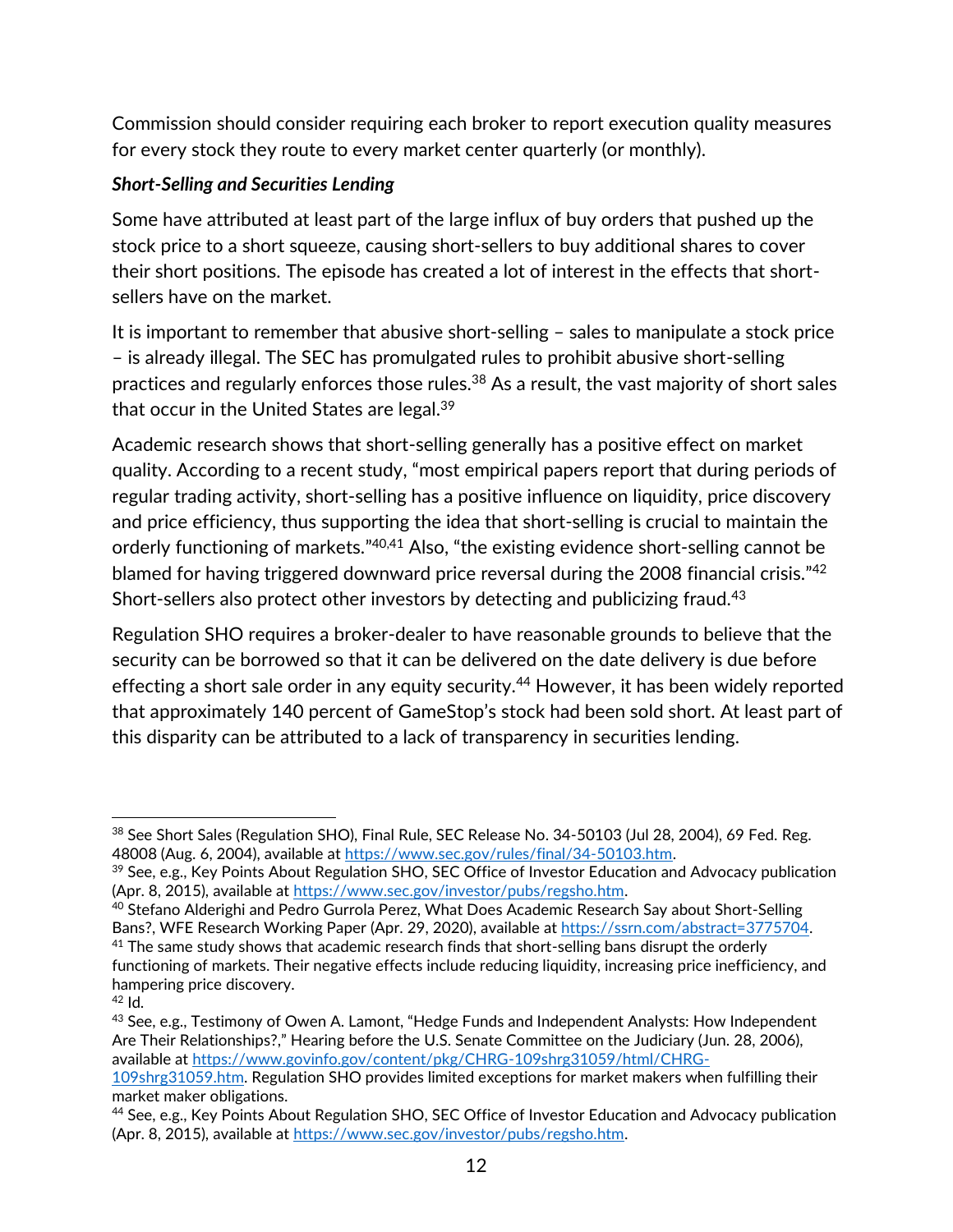Recall the massive U.S. government bailout of the creditors of the insurance giant American International Group, Inc. ("AIG"). AIG's failure was mainly due to its credit default swaps portfolio and its securities lending program, not its insurance business. AIG's credit default swap and securities lending counterparties received much of the government bailout.<sup>45</sup> Title VII of the Dodd-Frank Act<sup>46</sup> established a regulatory framework for swaps (and securities-based swaps), and the SEC and CFTC have promulgated regulations under the statute. Section 984 of Dodd-Frank required the SEC to "promulgate rules that are designed to increase the transparency of information available to brokers, dealers, and investors, with respect to the loan or borrowing of securities." 47

To date, the SEC has finalized only one rule that could be characterized as being responsive to Dodd-Frank Section 984. To increase the comparability of securities lending fees between open-end funds, the Commission adopted amendments to fund registration statements. The amendments required disclosures relating to fund securities lending activities, including income and fees from securities lending and the fees paid to securities lending agents in the prior fiscal year.<sup>48</sup> These amendments were a good start, but the SEC should further improve the transparency of securities lending.

### *Recommendations for Short-Selling and Securities Lending*

The SEC should hold a public forum and open a request for comment on the transparency of securities lending. In evaluating various transparency alternatives, the SEC should distinguish between "regulatory reporting" and "public transparency." Regulatory reporting refers to the information available to the SEC to perform its regulatory functions. Public transparency refers to the information that the SEC makes available to market participants, investors, and academic researchers.

Then, the SEC should use economic analysis to determine whether and, if so, how to increase regulatory reporting in securities lending. The SEC should conduct a separate economic analysis to determine how much, if any, new information should be provided to the public.

# **The Role of the House Financial Services Committee**

 $\overline{a}$ 

<sup>45</sup> See, e.g., Congressional Oversight Panel, June Oversight Report, The AIG Rescue and its Impact on Markets, and the Government Exit Strategy (June 10, 2010); Louise Story and Gretchen Morgenson, In U.S. Bailout of AIG, Forgiveness for Big Banks, The New York Times (June 29, 2010); William Greider, The AIG Bailout Scandal, The Nation (Aug. 6, 2010); Scott E. Harrington, The Financial Crisis, Systemic Risk, and the Future of Insurance Regulation (Sept. 2009).

<sup>46</sup> Dodd-Frank Wall Street Reform and Consumer Protection Act, Pub. L. No. 111-203 (2010).

<sup>47</sup> Dodd-Frank Wall Street Reform and Consumer Protection Act, § 984(b), Pub. L. No. 111-203 (2010).

<sup>&</sup>lt;sup>48</sup> See, SEC Adopts Rules to Modernize Information Reported by Funds, Require Liquidity Risk Management Programs, and Permit Swing Pricing, Press Release (Oct. 13, 2016), available at [https://www.sec.gov/news/pressrelease/2016-215.html.](https://www.sec.gov/news/pressrelease/2016-215.html)